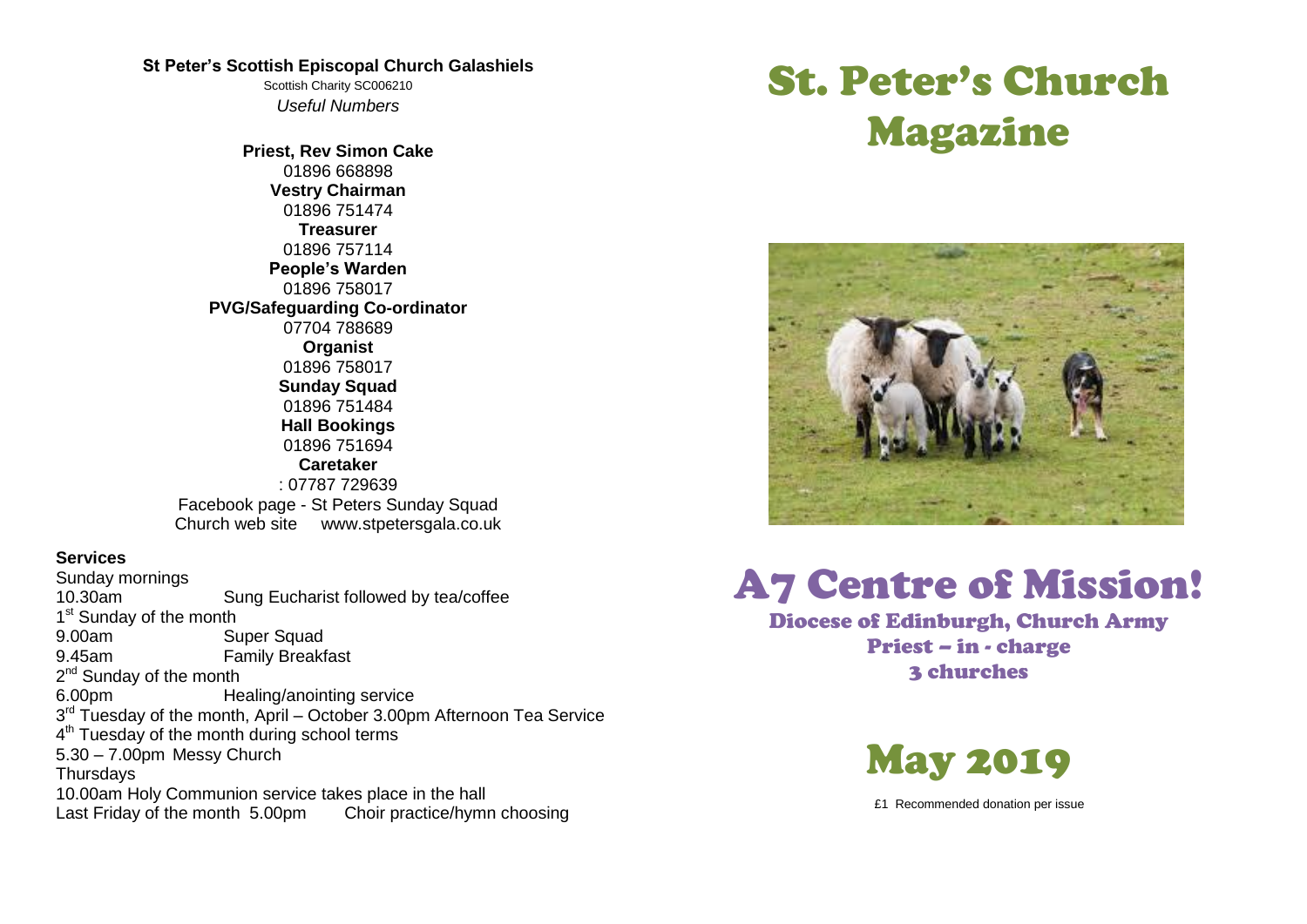## **Shared Leadership Team**

| Susan Boorman | Sheena Cossar | Karen Ellis     |
|---------------|---------------|-----------------|
| John Maltman  | Nancy Muir    | Monica Reynolds |

## **Church Diary May**

| Thurs 2nd                | 10.00 am Communion service                |
|--------------------------|-------------------------------------------|
| Fri $3rd$                | 7.00pm Cursillo @ Kelso                   |
| Sat 4 <sup>th</sup>      | 12.30 Christian Aid Soup 'n' Pud lunch    |
| Sun 5th                  | 9.00am Super Squad                        |
|                          | 9.45am Family breakfast                   |
|                          | 10.30am Sung Eucharist, Rev John Evans    |
| Thurs 9 <sup>th</sup>    | 10am Communion                            |
| Sun $12th$               | 10.30am Sung Eucharist                    |
|                          | 6.00pm Healing service,                   |
| Mon $13th$               | 6.30pm Bottle top sort                    |
| Thurs 16 <sup>th</sup>   | 10.00am Communion                         |
| Fri $17th$               | Wedding rehearsal                         |
| Sat 18 <sup>th</sup>     | Wedding                                   |
| Sun 19th                 | 10.30am Sung Eucharist                    |
| Tues 21 <sup>st</sup>    | 3.00pm Afternoon Tea service,             |
|                          | 7.30pm Vestry meeting                     |
| Thurs 23rd               | 10.00am Communion                         |
| Sun $26th$               | 10.30am Sung Eucharist, Rev Simon Cake    |
| Mon 27 <sup>th</sup>     | 6.30pm Bottle top sort                    |
| Tues 28th                | 5.30pm Messy Church                       |
|                          | Galashiels Fellowship of Churches meeting |
| Thurs 30 <sup>th</sup>   | 10.00am Communion                         |
| Fri 31 <sup>st</sup>     | 5.00pm Choir practice/hymn choosing       |
| Sat 1 <sup>st</sup> June | 2.00pm Food Bank meeting                  |
| Sun 2 <sup>nd</sup>      | 9.00am Super Squad                        |
|                          | 9.45am Family breakfast                   |
|                          | 10.30am Sung Eucharist                    |
|                          |                                           |



**Emergency Prayer Circle** This is a group in the church which prays for people at times of special need. If you know of a member of your family or a friend facing crisis or difficulty who would be grateful of such confidential support Call 01896 831418 or 01896 751484



Roslynn, Darrin, Steph, Emily & Holly, Joan, Sheila, (Katie, Stephanie, Ted, April, Finn & Joan), the Ellis family, 6 year old Joe and his family, Miriam, Andrew, Simon & Oliver, (William, Bethany, Katie & John), Patricia, Martin & Sarah,

Did you see the recent programme when David Attenborough returned to Madagascar 50 years after he first went to the island?



In addition to revisiting the extinction of the Elephant Bird and checking lemur habitat he was horrified by the amount of devastation to the rainforests over that period of time.

This is another part of the world where people are trying to repair the damage and there are different species of trees being grown to restore habitat for different types of lemurs.



Tree Nation is an organisation that facilitates tree planting worldwide and currently has projects in Tanzania, Kenya, Peru, Nicaragua, Colombia, Burkino Faso, France, Spain, Costa Rico, Argentina, Philippines, Guatemala and Malawi.

There are also tree planting projects here in Scotland and the rest of the UK. The Queen is encouraging all the countries that are members of the Commonwealth to become involved in reforestation by joining the Commonwealth Forest Park project.

We too can do our bit. I have just counted the trees that I have planted in my own garden over the past 20 years. There are more than 10 (most of them dwarf varieties) including 2 nectarines that a squirrel hid in one of my pots in 2017 and which took root. They do give lovely blossom and berries in season and encourage a variety of birds and bees. It won't ever be a forest but they do give me pleasure whatever the time of year.

As some of you know the contorted cherry in my front garden gets decorated with crystals, wind-catchers and lights in the winter – some crystals stay on all year because several passers-by stopped me from removing them after Christmas!!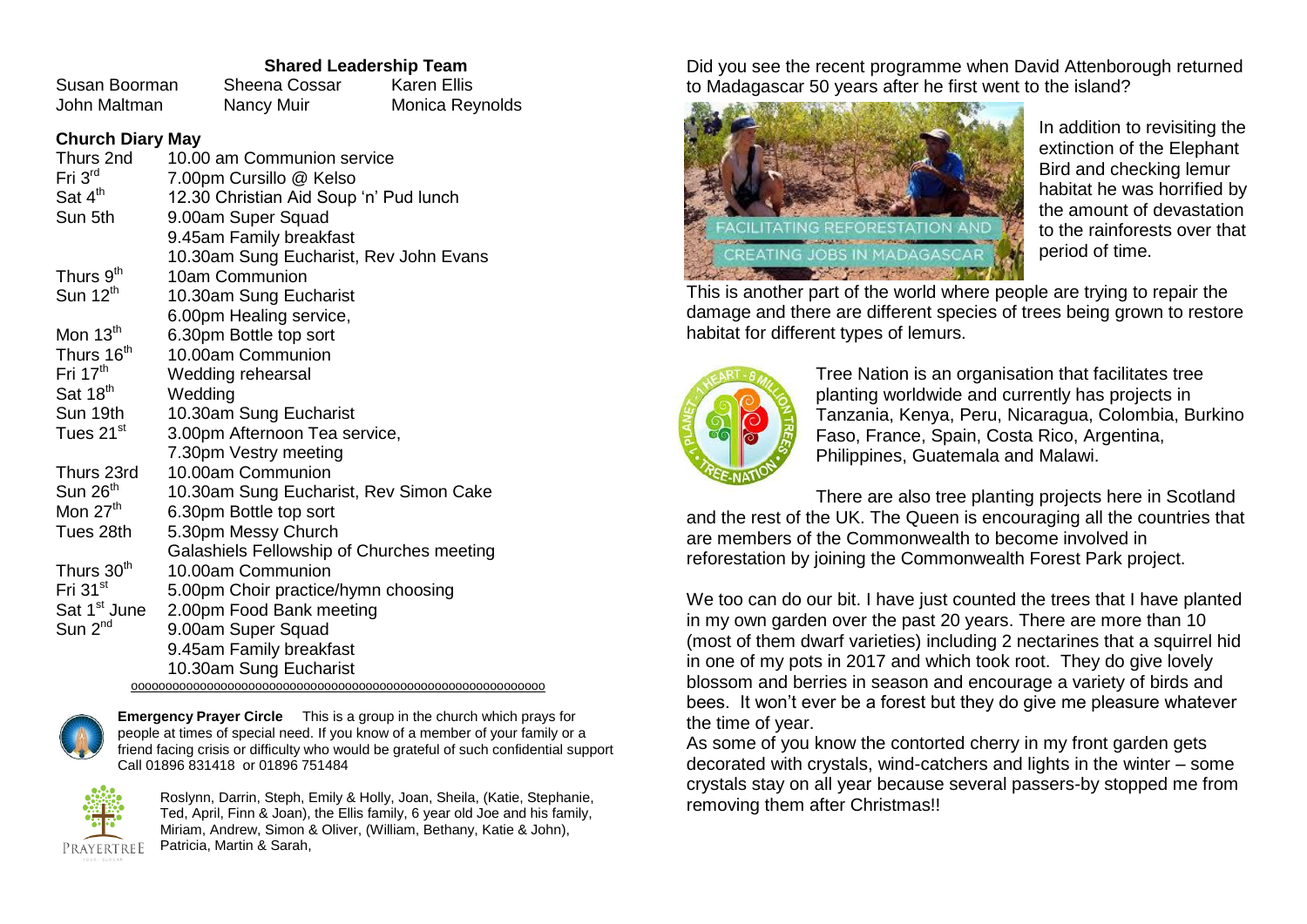# **FORRESTS**

I was given a fascinating book last year. It is called "The Man Who Planted Trees" written by Jean Giono in 1953 and tells the story if a French shepherd. The shepherd collected acorns as he wandered with his sheep looking for grazing in a rather desolate area. Each evening back at his hut he sorted the acorns into good and damaged ones, when he had 100 good ones he set them aside. The next day he took the 100 acorns and planted them as he walked. By the time he died in 1947 he had planted a forest which regenerated the land and increased the biodiversity in plants and animals.

This particular story is fictional however it seems to have given rise to many tales of forests being planted in a similar fashion in various parts of the world from Kenya to Brazil, New Zealand, Finland and the United States – some true, others fables.

Some of these tree planters are real. For example a Brazilian

named Antonio Vicente has spent the last 40 years reforesting his land which had been razed for cattle grazing. As trees were cut down for charcoal and making way for more cattle water vanished and springs dried up. Antonio knew that maintaining forests was essential for water as trees absorb water and the roots prevent erosion. Now ages 84 he



estimates that he has planted 50,000 trees – each one from seed.



Another genuine planter can be found in India. He is Jadav Payeng, When he was 16 he was employed to plant trees in a project which lasted 5 years. He chose to stay and look after the trees and also continued to plant more and the area was transformed into forest. He has been honoured by his government for his achievement and is known as "The Forest Man of India"



Dear Friends

It was good to hear of many great Easter celebrations over this past weekend as we rejoiced in the resurrection of our Lord. At the same time, of

course, we were beginning to

become aware of the dreadful bombings in Sri Lanka and praying for our sisters and brothers there whose Easter joy had been invaded by terror. Though far away, we have felt very close to them and I know that many of us are wondering how we can be of help. Certainly in the short term may I encourage you to hold the whole nation of Sri Lanka in your prayers.

Perhaps this coming Sunday we might find a special moment to gather around our Pascal candle and speak words of hope and of peace.

I know that others around the Province will be doing this. The Taizé chant **'Within our darkest night you kindle a fire that never dies away…'** might be used, or the prayer of St Francis –

**Lord, make me an instrument of Your peace; where there is hatred, let me sow love; where there is injury, pardon; where there is doubt, faith; where there is despair, hope; where there is darkness, light; and where there is sadness, joy. O Divine Master, grant that I may not so much seek to be consoled as to console; to be understood, as to understand; to be loved, as to love; for it is in giving that we receive, it is in pardoning that we are pardoned, and it is in dying that we are born to eternal life.**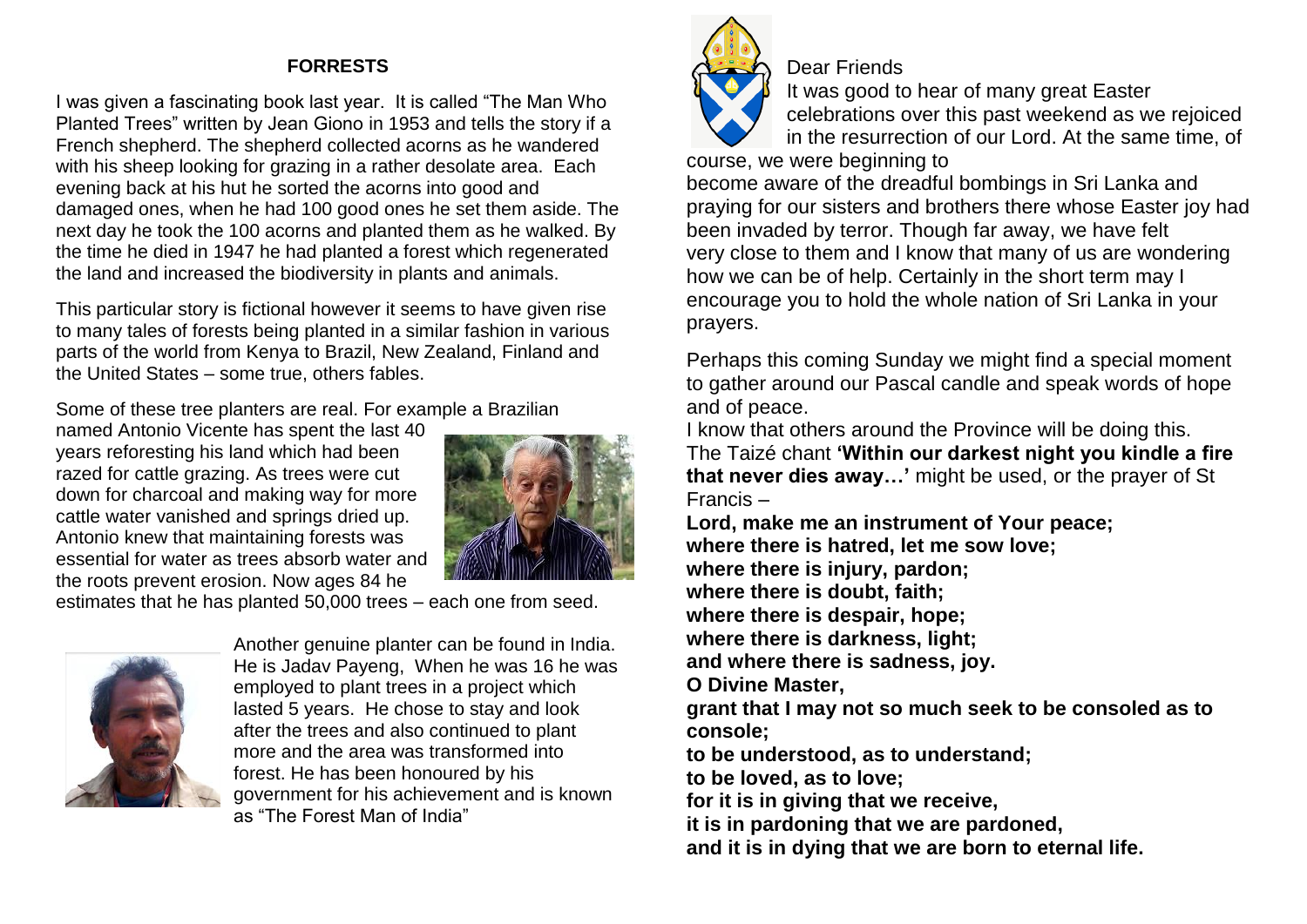Or the words of Desmond Tutu – **Goodness is stronger than evil; Love is stronger than hate; Light is stronger than darkness; Life is stronger than death; Victory is ours through Him who loves us.**

# With my love and my prayers



Please pray for the families of Fred's friends in Sri Lanka who were caught up in the hotel bombings. Remember also relatives of all who lost their lives and the many who have been injured and ask that peace not retaliation will prevail.

VVVVVVVVVVVVVVVVVVVVVVVVVVVVVVVVVVVVVVVVVVVVVVVVVVVVVVVV



#### **LETTER FROM FREYA**

In the past couple months I have played a part in Social Bites big event of the year to raise money for homelessness. As I am not old enough to take part in the Sleep in the Park I took part in Edinburgh Dioceses Wee Sleep Out in St. Marys Cathedral. That night I learnt a lot about homelessness, what it's like to live on the streets and what it's like to have to rely on other

people to help you with food and accommodation. After the Wee Sleep Out the donation page stayed open until the  $24<sup>th</sup>$  of December and after it closed we found out that the Edinburgh Dioceses Wee Sleep Out raised enough money to be in the top ten groups. Being in the top ten groups meant we were invited to a Thank You dinner hosted by Social Bite.

On the 9<sup>th</sup> of November I took part in the Wee Sleep Out in St. Mary's Cathedral in Edinburgh. Over the course of the evening' night and morning we did lots of different activities to give us an idea of what homelessness is like. First we split into teams and we did a treasure hunt to find each item in a food bag for one person. Once all the teams had found everything we took everything out of the bag and made a menu for the week with only the food in our bag. It was a lot harder than we thought but we made a

was because the Muslim month of fasting had started. When we got to the market it seemed unusually quiet. Shopkeepers were closing up their shops. When we got to our tailor's we found the door closed. We'd miss-timed our journey and arrived as everyone was preparing to break their fast at sundown.

We turned to leave, but as we did so the tailor saw us through his shop window. He rushed to the door and called us back. We tried to apologise for disturbing him but he wouldn't hear of it and insisted we come into his shop. It wasn't a large shop - smaller than the St Peter's vestry. The walls were covered in a rainbow of different coloured cloths and there were sewing machines squeezed into the corners. In the aisle between two service counters four staff were laying out different foods on a mat on the floor. The tailor insisted we join them in breaking their fast. They made space for us to sit in a circle on the floor with them. Plates of dates, puffed rice, various spicy accompaniments and sweetmeats were spread before us. We waited reverently for the call to prayer to reverberate around the market, signalling sundown and the end of the fast. Even though they hadn't eaten or drunk anything for about fourteen hours they made sure our plates were full and we were eating first.

After eating, and a few moments for them to say their formal prayers at the mosque attached to the market, it was time to turn to business and buy the sari blouses Kate had ordered. Can you imagine having such an experience in a clothing store in Galashiels!

Ramadan - the Muslim fasting month - starts on 6th May. If you'd like to join us and millions of Christians around the world to pray with love & respect for Muslims during their fasting month please do take one of the "30 Days of Prayer" booklets that are at the back of the church. Or visit this

website [https://30daysprayer.org.uk/about/.](https://30daysprayer.org.uk/about/) This year the theme for prayer is the role of hospitality in Islamic culture. It will help you understand why our tailor acted the way he did.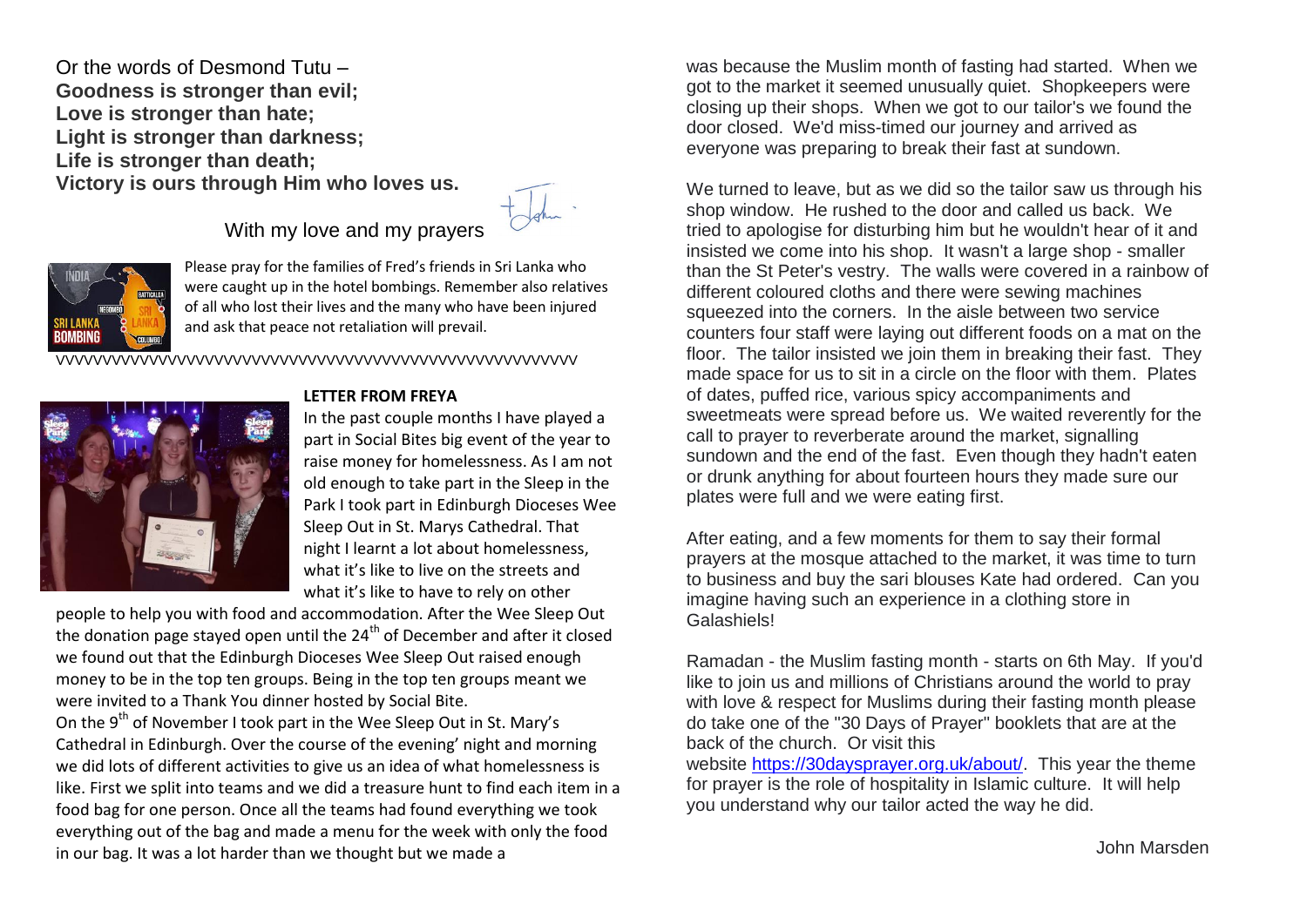

#### **Olivet and the Chapel of the Ascension**

The traditional site of the ascension is [Mount Olivet](https://en.wikipedia.org/wiki/Mount_Olivet) (the "Mount of Olives"), on which the village of Bethany sits. Before the conversion of Constantine in 312 AD, early Christians honored the ascension of Christ in a cave on the Mount, and by 384 the ascension was venerated on the present site, uphill from the cave.

Around the year 390 a wealthy [Roman](https://en.wikipedia.org/wiki/Roman_Empire) woman named Poimenia financed construction of the

original [church](https://en.wikipedia.org/wiki/Church_(building)) called ["Eleona Basilica"](https://en.wikipedia.org/wiki/Eleona_Basilica) (*elaion* in Greek means "olive garden", from *elaia* "olive tree," and has an oft-mentioned similarity to *eleos* meaning "mercy"). This church was destroyed by [Sassanid Persians](https://en.wikipedia.org/wiki/Sassanid_Empire) in 614. It was subsequently rebuilt, destroyed, and rebuilt again by the [Crusaders.](https://en.wikipedia.org/wiki/Crusaders) This final church was later destroyed by Muslims, leaving only a 12x12 meter octagonal structure (called a *martyrium*—"memorial"—or "Edicule") that remains to this day. The site was ultimately acquired by two emissaries of [Saladin](https://en.wikipedia.org/wiki/Saladin) in the year 1198 and has remained in the possession of the Islamic [Waqf](https://en.wikipedia.org/wiki/Waqf) of Jerusalem ever since. The [Russian Orthodox Church](https://en.wikipedia.org/wiki/Russian_Orthodox_Church) also maintains a [convent](https://en.wikipedia.org/wiki/Convent) of the ascension on the top of the Mount of Olives.

The Feast of the Ascension of Jesus Christ, also called Ascension Day, Ascension Thursday, or sometimes Holy Thursday, commemorates the Christian belief of the bodily Ascension of Jesus into heaven. [Significance:](https://www.google.co.uk/search?safe=active&hl=en&biw=1278&bih=577&q=ascension+day+significance&sa=X&ved=2ahUKEwjimLusjenhAhX_ThUIHX5qBE0Q6BMoADAdegQIDRAG) commemorates the [Ascension of Jesus](https://www.google.co.uk/search?safe=active&hl=en&biw=1278&bih=577&q=Ascension+of+Jesus&stick=H4sIAAAAAAAAAONgVuLQz9U3SDdOs1zEKuRYnJyaV5yZn6eQn6bglVpcWgwAdxvwliEAAAA&sa=X&ved=2ahUKEwjimLusjenhAhX_ThUIHX5qBE0QmxMoATAdegQIDRAH) into heaven [Date:](https://www.google.co.uk/search?safe=active&hl=en&biw=1278&bih=577&q=ascension+day+date&stick=H4sIAAAAAAAAAOPgE-LWT9c3NDIoNjIrMNaSyE620k8tS80rKdbPyM_JTEmstEpJLEktXsQqlFicnJpXnJmfpwAUVQCJAgDb4bzsPgAAAA&sa=X&ved=2ahUKEwjimLusjenhAhX_ThUIHX5qBE0Q6BMoADAeegQIDRAK) Thursday, 30 May 2019 [Observances:](https://www.google.co.uk/search?safe=active&hl=en&biw=1278&bih=577&q=ascension+day+observances&sa=X&ved=2ahUKEwjimLusjenhAhX_ThUIHX5qBE0Q6BMoADAfegQIDRAN) Service of Worship / Mass [Observed by:](https://www.google.co.uk/search?safe=active&hl=en&biw=1278&bih=577&q=ascension+day+observed+by&sa=X&ved=2ahUKEwjimLusjenhAhX_ThUIHX5qBE0Q6BMoADAgegQIDRAQ) [Christians](https://www.google.co.uk/search?safe=active&hl=en&biw=1278&bih=577&q=Christians&stick=H4sIAAAAAAAAAONgVuLQz9U3MMwpsFjEyuWcUZRZXJKZmFcMANiZ_PYZAAAA&sa=X&ved=2ahUKEwjimLusjenhAhX_ThUIHX5qBE0QmxMoATAgegQIDRAR) [Wikipedia](https://en.wikipedia.org/wiki/Feast_of_the_Ascension)

#### MMMMMMMMMMMMMMMMMMMMMMMMMMMMMMMMMMMMMMMMMMMMM

#### **Not your usual visit to the clothes shop**

It was Kate and my first year of living in Bangladesh. We were still getting used to a very different way of life. We had ordered some sari blouses for Kate from a tailor's shop in the main clothing market in downtown Dhaka. As we travelled to the shop the traffic seemed even busier than normal. Maybe it



sustainable menu in the end. After that we split up again and went to some different creative activities, there was song writing, drawing prayers, creating the ideal clothing for someone who is homeless and making Christmas cards for the homeless. I took part in the song writing with four other people and we decided to write one verse each and each verse was to be a different sense; touch, smell, taste, hearing and seeing. I choose to write about what homeless people see, I included: all the weathers, different emotions on the public's faces, the world changing and at the most part the community ignoring them. The community ignore them because they think they will just spend the money on drugs or alcohol. But realistically no one knows why people are homeless, do they? We slept that night in the Cathedral with very little, a mat and a sleeping bag. I didn't get much sleep that night because it was so cold and uncomfortable. In the mornings on the streets there is no lie in's so we were all woken up abruptly at 6am. In the morning we went to the weekly Saturday morning service before departing.

As I said a few weeks after the sleepover we were informed that we had been invited to the dinner. Unfortunately only two young people were allowed to go, so an application system was operated where if a delegate wanted to go they filled out an application for Claire Benton-Evans and a panel of judges to read anonymously and then decide who deserved it the most. I really wanted to go so I applied and luckily I got one of the two spaces. The other space went to one of my fellow delegates Jadon. Jadon, Claire and I went to the Thank You dinner and had such a great time there. At the dinner the guest speaker was Malala Yousafzai and hearing her speak was so inspirational and something I will never forget. Malala spoke a lot about the stories of other girls who are going through similar things to what she did. I found this really interesting because she didn't want the world to hear her story again but she wanted other stories to be known. I had such an incredible night with incredible people.

This has nothing to do with the Thank You dinner but in the past few weeks I have been selected by the Edinburgh Diocese to be one of the Under 18 Youth Representatives on the Provincial Youth Committee. I am looking



forward to representing our area and if anyone has any questions or requests don't be afraid to come and speak to me.

Freya Mcleman